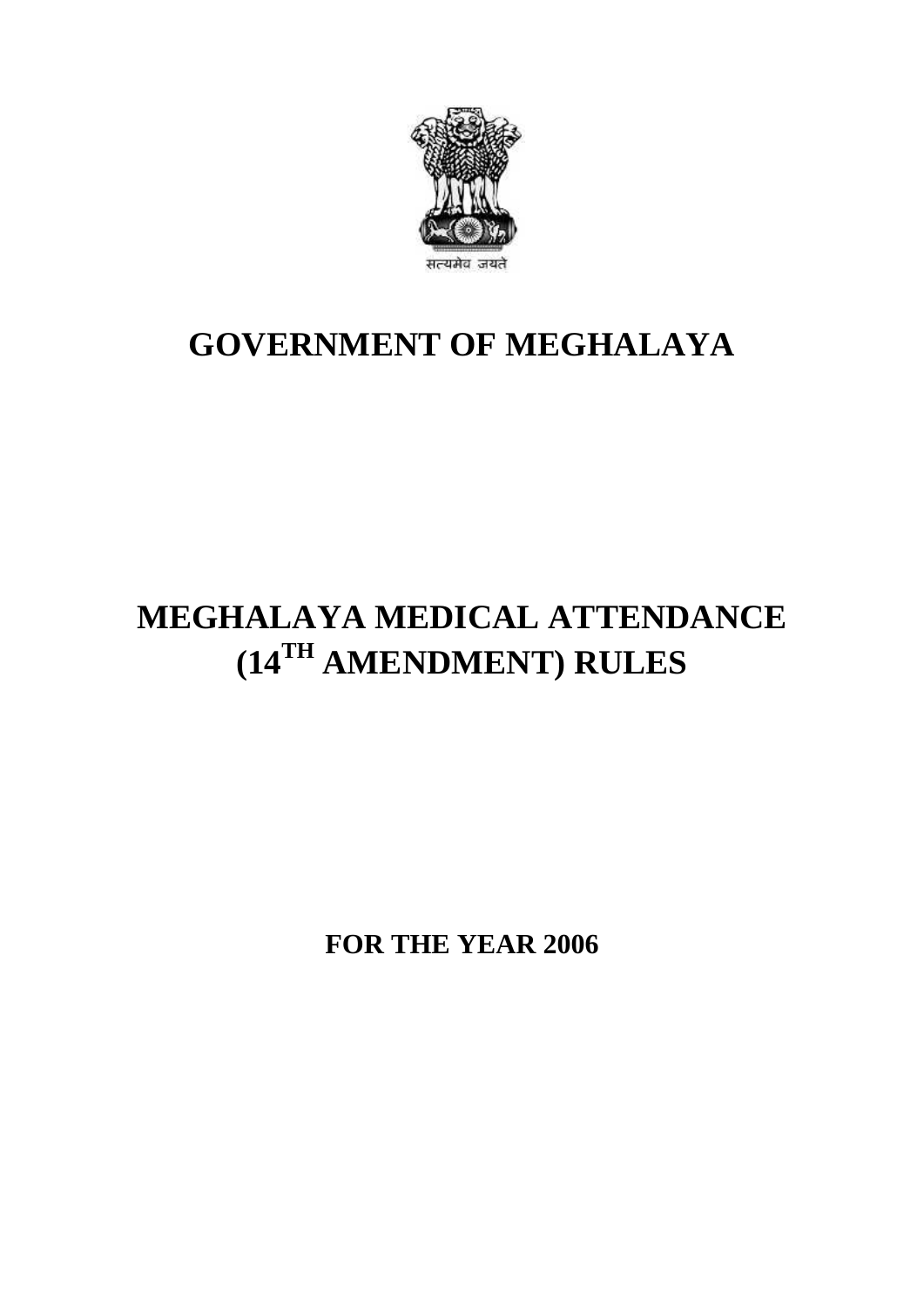### **GOVERNMENT OF MEGHALAYA HEALTH AND FAMILY WELFARE DEPARTMENT**

**….**

### ORDERS BY THE GOVERNOR

#### **NOTIFICATION**

The  $22<sup>nd</sup>$  August, 2006<br>No. Health.244/2000/Pt/76:- In exercise of the powers conferred by the proviso to Article 309 ORDERS BY THE GOVERNOR<br>
NOTIFICATION<br>
The 22<sup>nd</sup> August, 2006<br>
No. Health.244/2000/Pt/76:- In exercise of the powers conferred by the proviso to Article 309<br>
of the Constitution, the Governor of Meghalaya is pleased to mak **OFIFICATION**<br>The 22<sup>nd</sup> August, 2006<br>No. Health.244/2000/Pt/76:- In exercise of the powers conferred by the proviso to Article 309<br>of the Constitution, the Governor of Meghalaya is pleased to make the following Rules, wit further to amend the Meghalaya Medical Attendance Rules, 1981, namely:- **1.** Short title and Commencement is the provise of the powers conferred by the proviso to Article 309 he Constitution, the Governor of Meghalaya is pleased to make the following Rules, with her to amend the Meghalaya Med alth.244/2000/Pt/76:- In exercise of the powers conferred<br>Constitution, the Governor of Meghalaya is pleased to mato amend the Meghalaya Medical Attendance Rules, 198<br>Short title and Commencement :- (i) These rules ma<br>Medi

- (ii) They shall come into force at once. 2. Addition of new clauses to Sub-Rule (3) of Rule 10 of the Meghalaya Medical Attendance (14<sup>th</sup> Amendment) Rules, 2006.<br>
2. Addition of new clauses to Sub-Rule (3) of Rule 10 of the Meghalaya Medical Attendance Rules af Medical Attendance ( $14<sup>th</sup>$  Amendment) Rules, 2006.<br>
(ii) They shall come into force at once.<br>
2. Addition of new clauses to Sub-Rule (3) of Rule 10 of the Meghalaya Medical
- namely:- Attendance Rules after clause (an), the following Institutions shall be added,

"(ao) Sri Ganga Ram Hospital, New Delhi.

(aq) B.M.Birla Heart Institute, Kolkata.

(ar) Rabindranath Tagore International Institute of Cardiac Sciences, Kolkata.

(as) Cancer Centre Welfare Home and Research Institute, M.G.Road, Kolkata.

(at) B.P.Paddar Hospital, and Medical Research Limited, Kolkata.

(au) Lifeline Healthcare Services, Chennai.

(av) International Hospital, Guwahati.

(aw) Bathany Hospital, Shillong.

(ax) Khasi-Jaintia Presbyterian Synod Hospital, Jaiaw, Shillong.<br>(ay) Woodland Hospital, Shillong.<br>(azi) Bathesda Hospital, Shillong.<br>(azii) Super Care Diagnostic Centre, Laitumkhrah, Shillong.<br>(azii) Tura Christian Hospit

(ay) Woodland Hospital, Shillong.

(az) Bathesda Hospital, Shillong.

(azi) Super Care Diagnostic Centre, Laitumkhrah, Shillong.

(aziii) Holy Cross Hospital, West Garo Hills, Tura.

Sd/- (P. S. Dkhar, MCS.,) Sd/- (P. S. Dkhar, MCS.,)<br>Commissioner & Secretary to the Govt. of Meghalaya,<br>Health & Family Welfare Department Health & Family Welfare Department

….